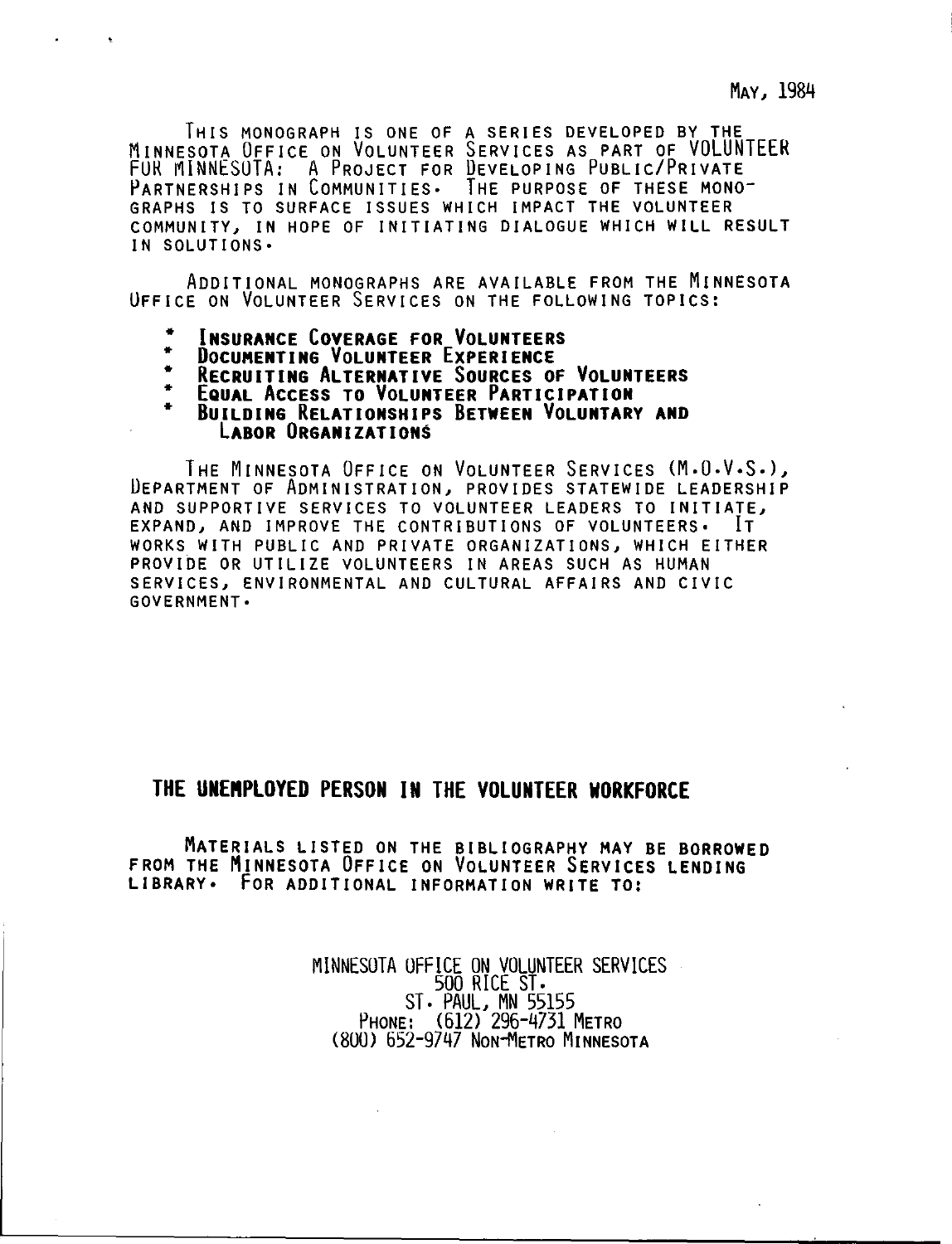### MINNESOTA OFFICE ON VOLUNTEER SERVICES Department of Administration

## **THE UNEMPLOYED PERSON IN THE VOLUNTEER WORKFORCE**  MONOGRAPH

Throughout our country communities are feeling the affects of high unemployment. More people are looking for work. Unemployment is touching upon more segments of our population, including those with previously secure jobs and careers. While all segments are affected, the highest rates of unemployment are experienced by minorities, youth, and the poorly educated,

While high unemployment adversely affects our communities, it has an even greater impact on the individuals who are caught in this situation, Unemployed individuals are at high risk, They are often powerless to provide for themselves and their families, to remain self-sufficient and to function in healthy and fulfilling ways, They are removed from the employment network, and thus have reduced access to job opportunities, Those who are underemployed may be hindered in the acquisition of full-time employment in their own field. The emotional consequences can be profoundly damaging,

It is apparent that increasing numbers of persons who volunteer are unemployed, Many unemployed volunteers look to volunteerism as a way to build skills and confidence during an often transitional phase in their lives. Frequently, individuals are involved in volunteer commitments which they made prior to becoming unemployed, in other instances they begin volunteer efforts after becoming unemployed,

There is a growing concern on the part of volunteer-involving organizations on how to assist unemployed persons through meaningful volunteer contributions as they continue to seek employment. Directors and leaders of volunteers can be instrumental in creating a supportive environment which is conducive to retaining volunteers through periods of unemployment, while helping them to prepare for, and be more likely to secure, paid employment.

The following questions are frequently asked about the relationship between voluntary organizations and unemployed persons who volunteer:

\* Are the needs of individuals who are unemployed by choice different from the needs of persons who are not unemployed by choice?

 $5/84$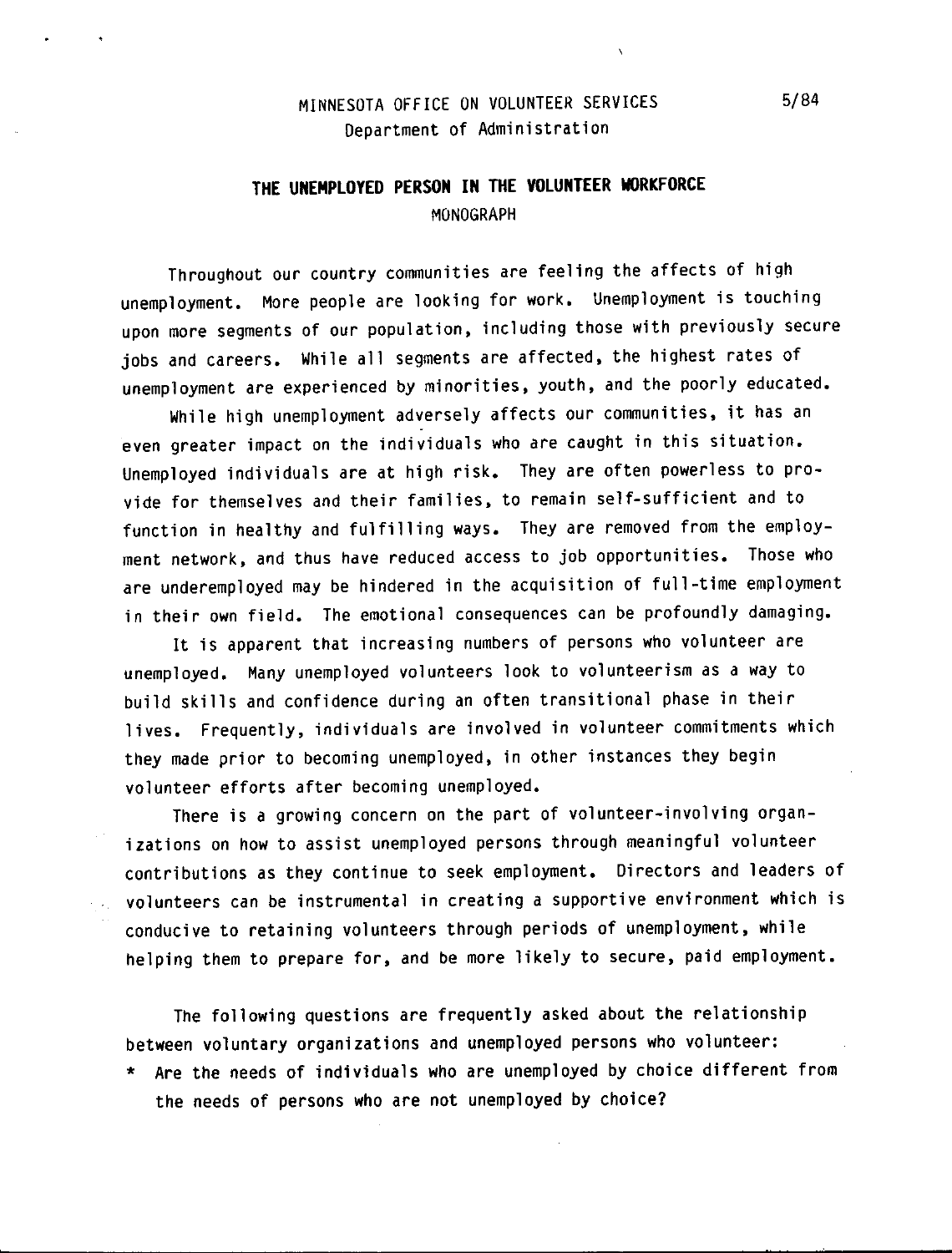- \* Why is it important to be concerned specifically with volunteers who are unemployed?
- \* Is it appropriate and realistic to encourage unemployed persons to volunteer?
- \* Do individuals who are seeking unemployment compensation jeopardize their benefits by volunteering?
- \* How can voluntary agencies be supportive of volunteers working toward entry or re-entry into the paid work force?

When developing support systems for volunteers, realize that a significant number of persons who volunteer are unemployed by choice. These individuals may prefer to concentrate their energies on voluntary, homemaking, and/or parenting activities. Other persons might have reached the time in their lives when they are ready for retirement from paid employment. Keep in mind that almost every volunteer appreciates when his/her personal choices regarding employment are respected by others. For this reason, it is necessary for supervisors and colleagues of volunteers to consider the specific situation of each volunteer -- and to respond accordingly when establishing and implementing support services.

It is worthwhile to examine the issue of volunteerism and unemployment in the context of our American tradition, as well as current trends. Both citizen involvement and the opportunity to seek paid employment are historical rights of all United States citizens. This implies that equal access to volunteer opportunities and paid employment should be assured to everyone.

Historically, when citizens are not granted an equal opportunity for employing their abilities in either a paid or voluntary position, they will certainly show a greater tendency toward decreasing self-esteem and increasing dissatisfaction.

Volunteering in carefully selected positions can be an asset to the unemployed, as well as the community. Volunteer participation helps people to remain active and involved; fosters opportunities to both develop and demonstrate marketable skills; provides a situation which is likely to have a communications network regarding job opportunities; and establishes an environment where an unemployed person can receive positive information about him/herself. These benefits assist in countering the negative feelings associated with unemployment.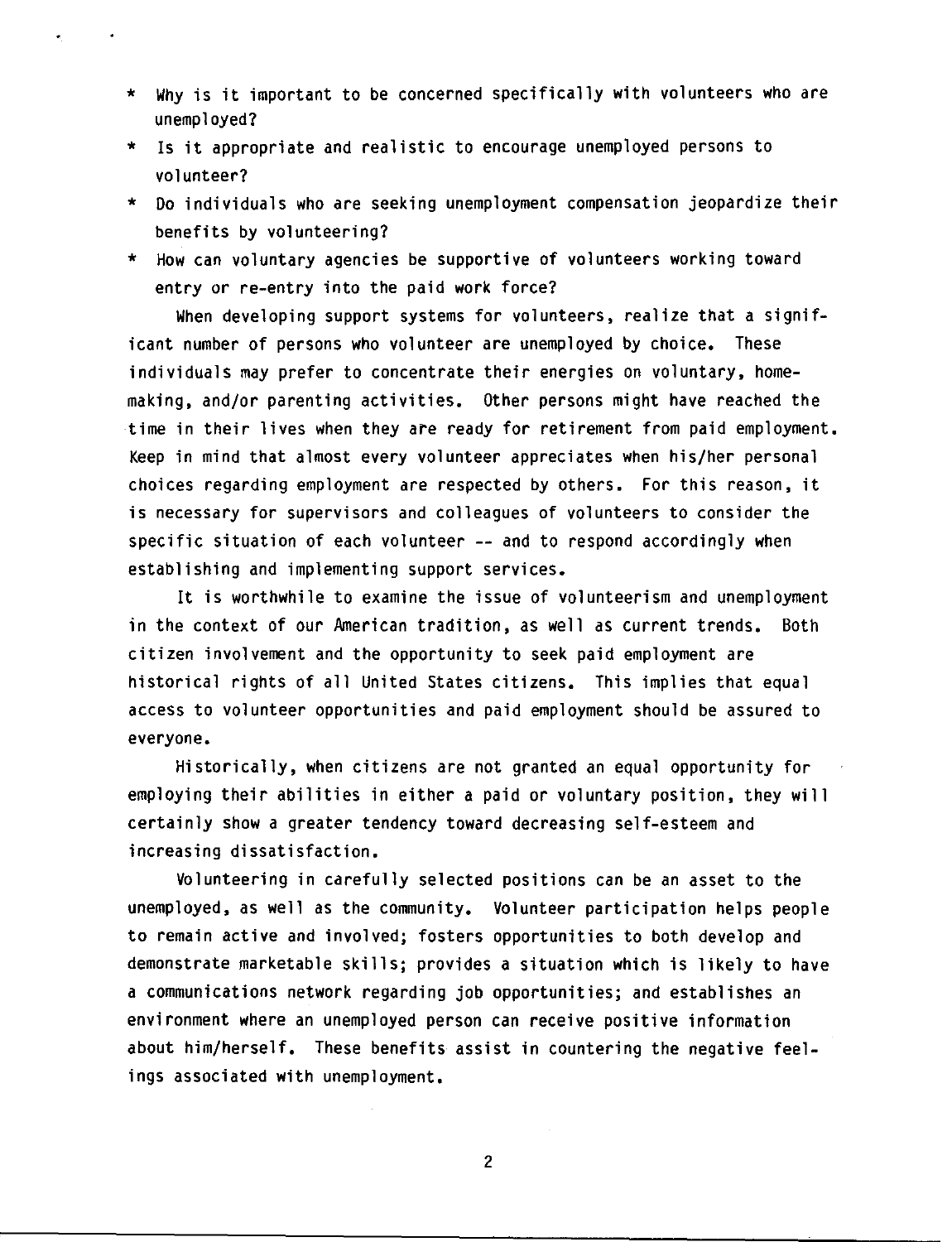Volunteer administrators should be mindful of the special needs and concerns of the unemployed volunteer. Representatives and perspectives from all sectors involved with the unemployed need to be included when planning programs and services relating to unemployed volunteers. To ensure maximum benefit of volunteer participation by the unemployed, it is important to include unemployed persons in planning for themselves. Making an attempt to defray volunteer expenses and establish other support mechanisms for unemployed volunteers requires evaluation and action wherever possible. Since some of the special needs of the unemployed can best be met by support groups of those in a similar situation, volunteer leaders might lend expertise and other services to assist in initiating, developing and/or expanding such self-help groups of the unemployed.

Even though volunteer work provides opportunities for unemployed persons to be productive, develop practical skills and establish work records -- there are no guarantees that a paid job will be the end result of volunteer experience. However, careful volunteer placements which take into consideration the needs, skills, abilities, and goals of each unemployed individual will enhance this probability. Leaders of volunteers can give support by encouraging unemployed volunteers and pointing out their skills, without raising unrealistic expectations about what the future will bring.

There are, however, many benefits that volunteer-involving organizations can offer to all volunteers, but which may have special importance to those seeking employment, These include the following:

- \* Clear and specific job descriptions for volunteer positions, which are critical to providing volunteers with useful volunteer work experience as they search for employment.
- \* Time sheets specifying the dates and hours volunteered and types of work performed, which are essential to verifying volunteer experience,
- \* Letters of reference for volunteers, which are factual and written according to the same standards as applied to references for paid staff,
- \* Opportunities for volunteers to assume more complex responsibilities as new skills develop,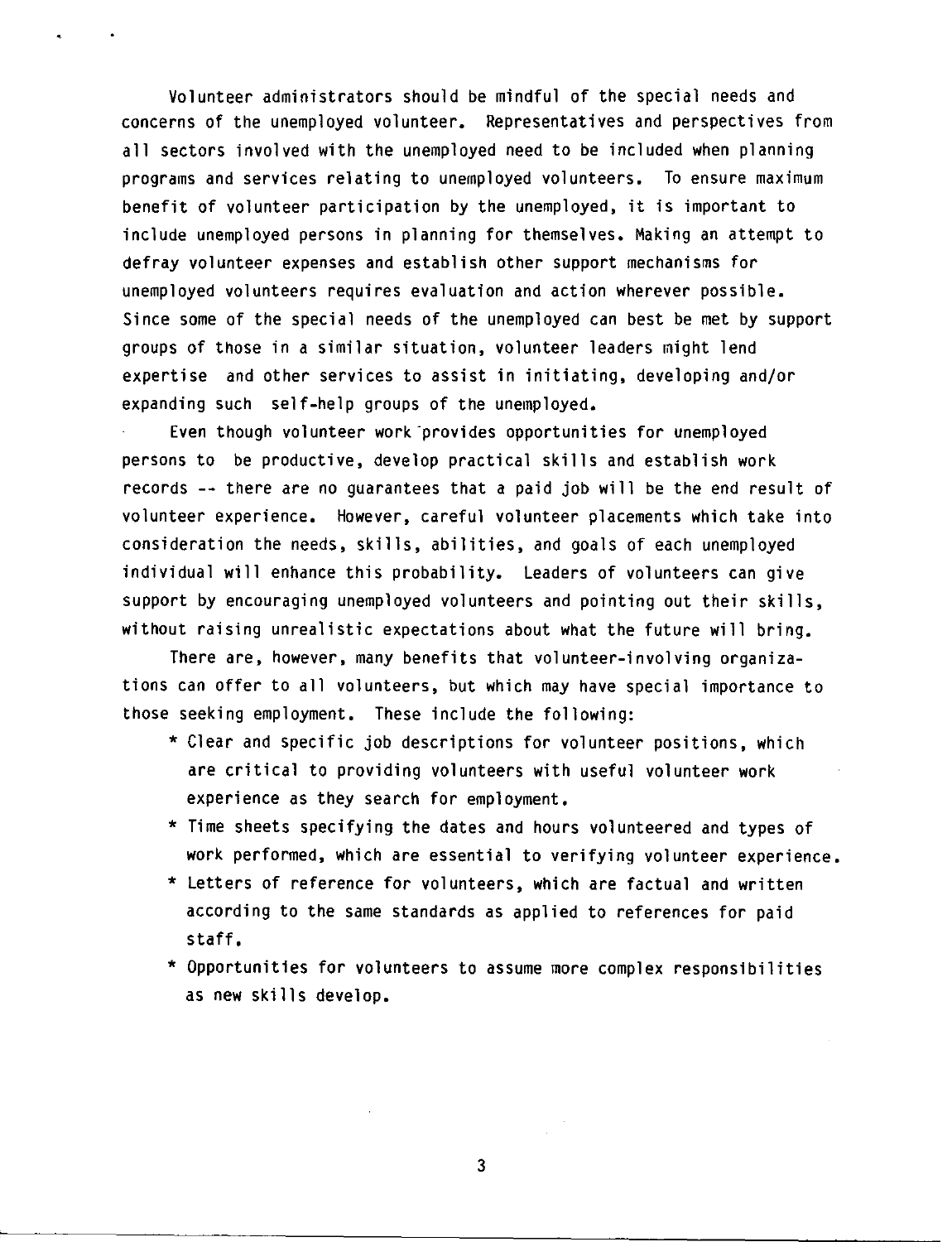- \* Workshops focusing on aspects of job-seeking such as resume writing or interviewing skills; and/or other training designed to develop marketable volunteer skills. (Include qualified volunteers as presentors for these sessions.)
- \* Evaluations of volunteer performance when new skills and contributions of volunteers will be highlighted and verified in writing.
- \* Advocacy to encourage business to include volunteer experience on employment application forms and consider that experience in the hiring process.

Questions occasionally arise about whether or not individuals receiving unemployment compensation will jeopardize their benefits by volunteering. There have been a few instances where unemployment benefits have been denied due to recipient volunteering. According to the Minnesota Department of Economic Security, Employment Services Division, Regulation 20(c)(l), requires that benefits be denied to anyone performing full-time work. This is generally considered to be 40 hours a week or the customary work week for the occupation.

When a person is volunteering for less than full-time, decisions about unemployment compensation become an individual situation. The responsibility of the Minnesota Department of Economic Security, Employment Services Division, is to assure that anyone collecting unemployment benefits is able to, available for, and actively seeking work. To be available for work a person must be able to report to a job interview either at the request of the Employment Service Officer or by an employer directly. Thus, unemployed persons doing volunteer work must have the flexibility to report to any interview upon request, and volunteer administrators should be aware of the needed flexibility.

To be actively seeking work, a person cannot just register with the employment service and wait for a referral. Under the unemployment laws, he/she must pursue other avenues as well. The work search requirements depend on the type of work for which the person is looking. Claimants must be able to demonstrate that they have actively searched for work each week. It is suggested that unemployment claimants check with their area office on the effects of volunteer work before committing themselves to any extensive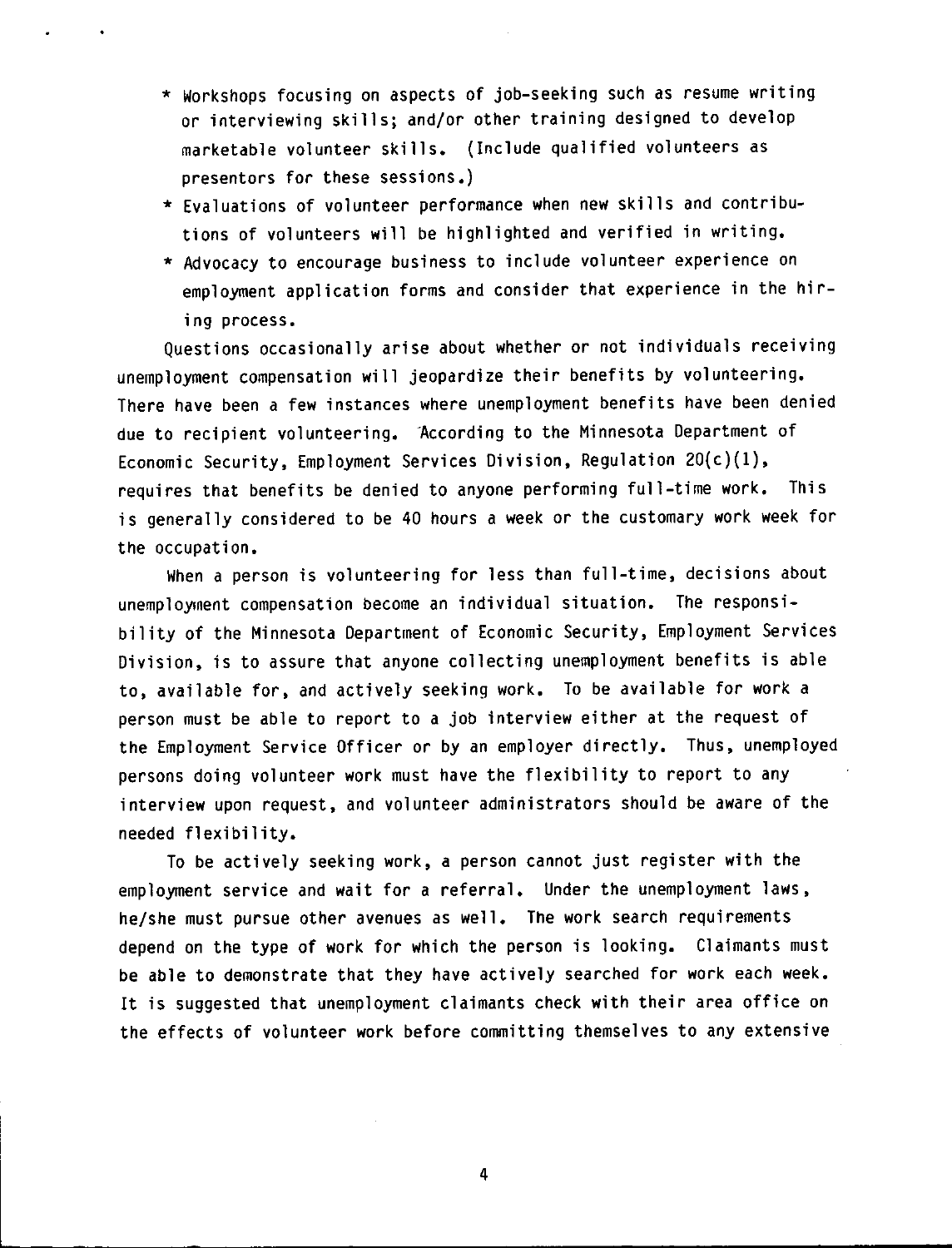volunteer work. In situations where previously employed persons continue with volunteer activities outside of their previous normal work hours, this should not jeopardize their benefits.

To help ensure that volunteers are not denied unemployment benefits due to volunteering:

- Inform unemployed potential volunteers that there have been (rare) instances of denial of benefits.
- Ensure that the volunteer is not expected to do volunteer work full-time.
- Provide a flexible schedule that will allow the volunteer to report to employment interviews and accept employment-related telephone calls at the volunteer site.
- Provide encouragement and support as the volunteer seeks employment.
- Document the experiences of the volunteer, so that the volunteer experience can be applied to paid employment,

Leaders of volunteers who believe that a volunteer has been unjustly denied unemployment benefits, should encourage him/her to appeal the decision. An individual applicant who has a dispute with an Unemployment Insurance (U.I,) staff person over volunteer work versus eligibility for benefits should pursue the matter with the manager of the U.I. office. If that discussion doesn't resolve the matter, the applicant should contact Walter Lundeen, Director of Central Benefits (Policy) in the U,I. Division, Department of Economic Security, 390 No. Robert St., St. Paul, MN 55101, 612/296-3644.

Voluntary agencies can provide additional support for volunteers who are working toward entry or reentry into the paid work force by being knowledgeable about and actively promoting or implementing the ideas, prepared by Job Service, which are listed on the attached documents.

To summarize, leaders of volunteers must be sensitive to and respectful of the unique needs and circumstances of each unemployed person who volunteers, and take responsibility for being informed about and sharing information which is pertinent to the needs of unemployed volunteers. When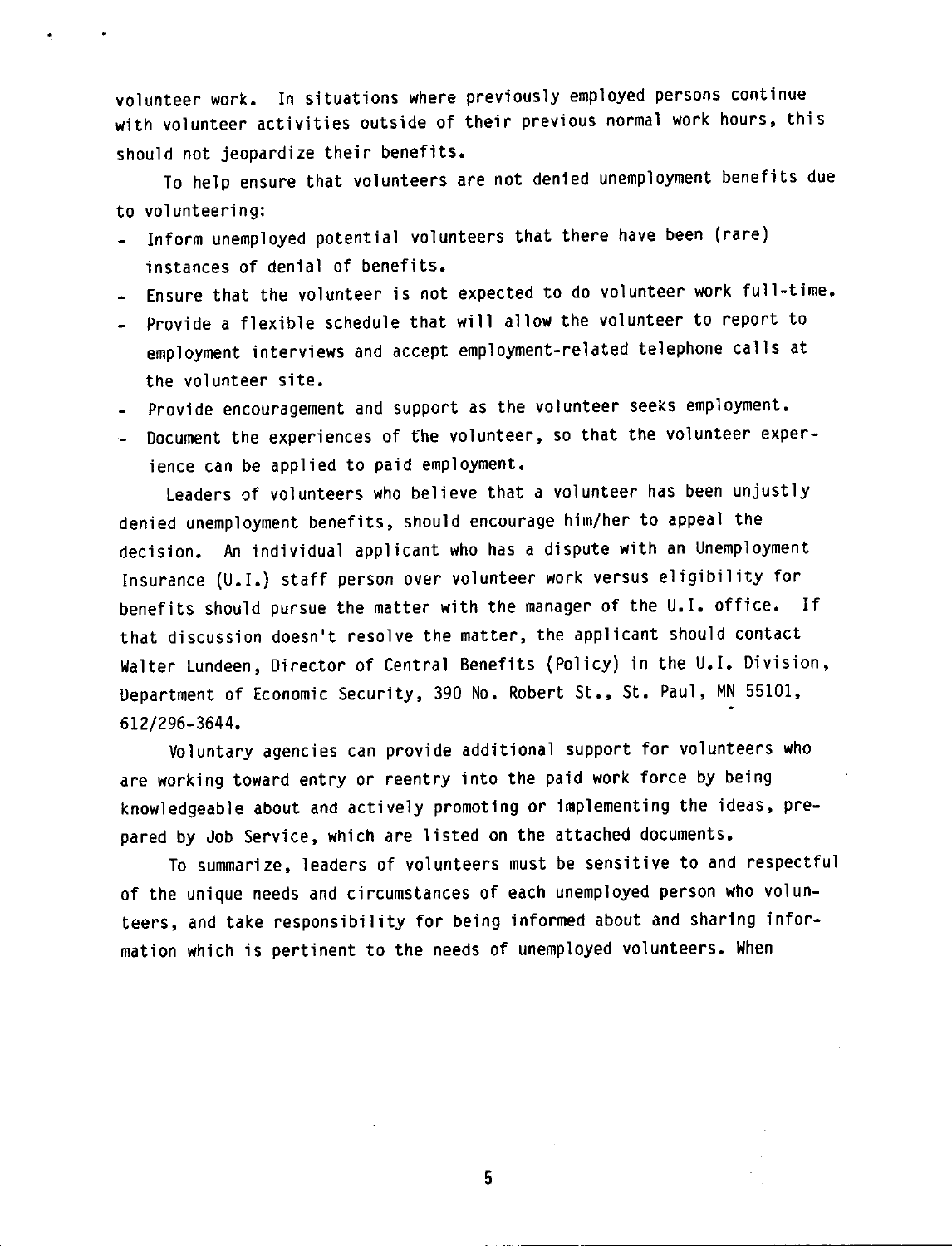appropriate volunteer placements are made, unemployed persons can be of great value to the volunteer organization and the community, while continuing to prepare themselves for and seek paid employment. Practical experiences, combined with realistic expectations about the probability of future employment as a direct result of a volunteer placement, will be most helpful to the unemployed. While there are not always clear cut answers to many of the questions surrounding this issue, it is encouraging to know that people in the field are concerned and are seeking answers.

 $\hat{\mathcal{A}}$ 

 $\mathbf{B}^{\pm}$ 

 $\sim$   $\sim$ 

 $\gamma_{\rm e}$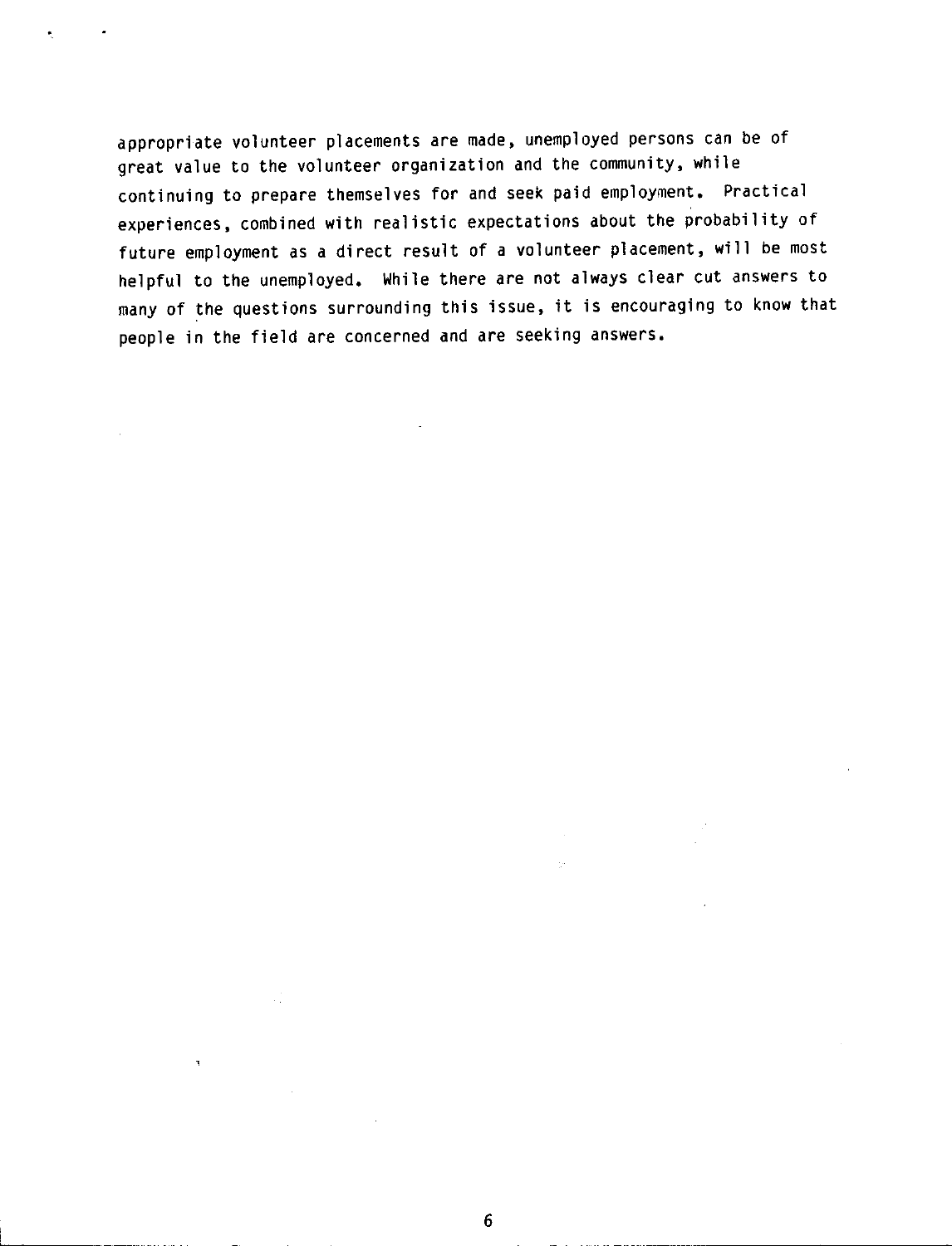## **Job Service Volunteer** *JOB~ SERVICE\_,-*



RECOMMENDATIONS TO VOLUNTEERS WHO ARE LOOKING FOR WORK

- \* Attend a job search assistance or career planning workshop or obtain some career counseling to help you set realistic occupational and career goals.
- \* Register your skills and interests with the local volunteer bureau. They can help match you to an appropriate volunteer service.
- \* Choose your volunteer work carefully. Make sure it fits your needs . Select a volunteer program which will document your service hours, skills and experience for potential employers.
- \* Develop your own portfolio of records on the training you receive in your volunteer role, along with the hours of service, skills and accomplishments you gain through your volunteer experience. Be sure to include a written job description.
- \* Utilize the volunteer experience to create a network of potential employment contacts. Those who develop a trust and appreciation for your skills and abilities will be the best advocates for your future employment.
- \* Accept increased responsibilities as the trust builds in your volunteer work. Look for and ask for opportunities to learn and practice new skills.
- \* Ask your supervisor for written evaluations of your volunteer service. Work together to develop new skills or to improve your current work habits or skills.
- \* Prepare a resume that features the skills and experiences along with training received through your volunteer work.
- \* At a job interview be sure to present your volunteer work skills and experience enthusiastically and professionally. Employers are impressed with the confidence you can share about the value of the volunteer service you have given.
- \* Share a letter of reference from your volunteer service supervisor or director. The letter will validate the skills, experience and essential work habits you have demonstrated through your volunteer service.
- \* When you are hired in your new job, please find time to volunteer in your spare time. Remember your community still needs you!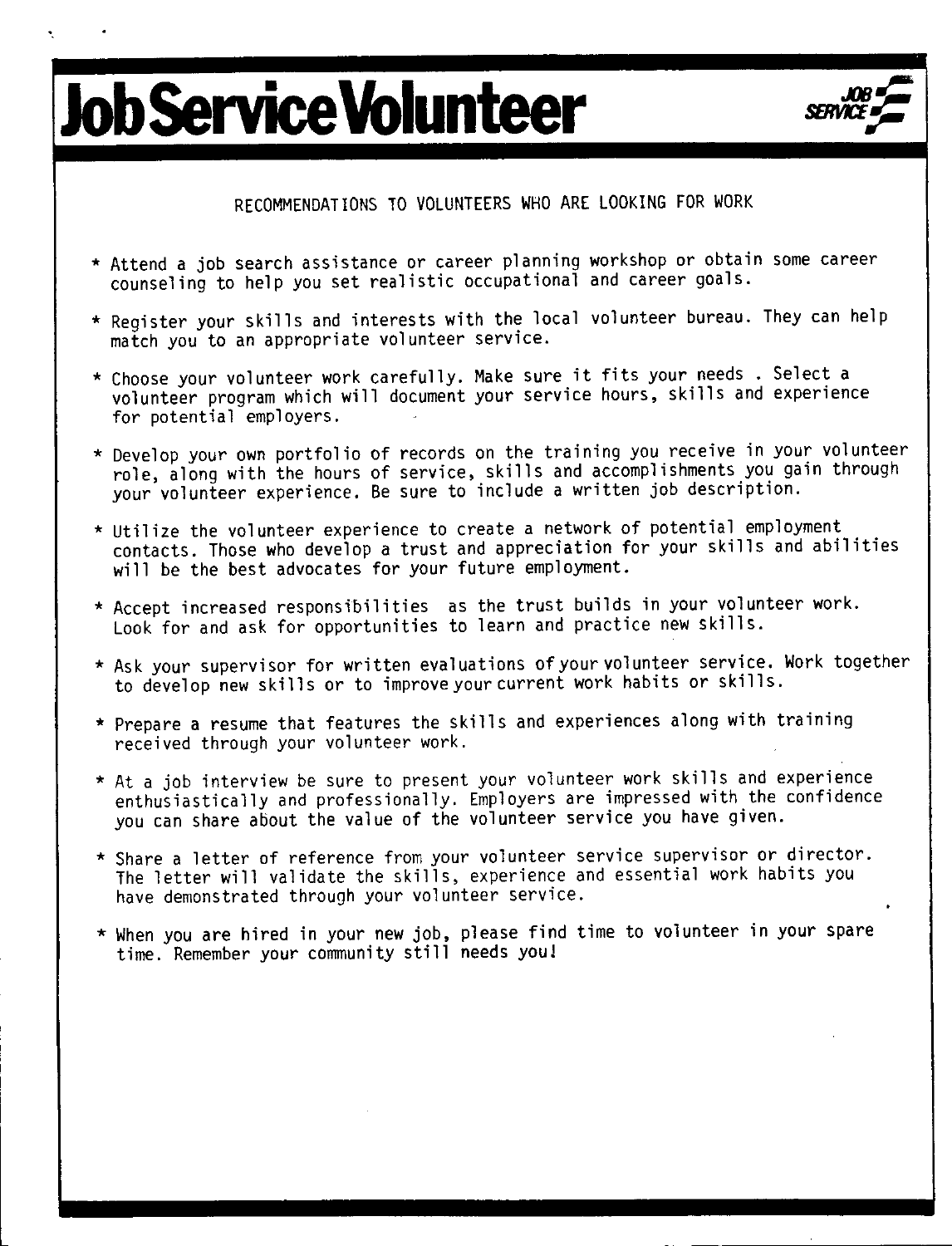# $Iob$ **Service Volunteer**



### RECOMMENDATIONS TO VOLUNTEER AGENCIES WITH VOLUNTEERS WHO ARE JOB SEEKERS

- Develop a written job description for each volunteer job in your agency. Specify the tasks and skills required to do the job and identify those skills that can be learned through the volunteer job. Be flexible in combining or negotiating those job descriptions to suit a volunteer's needs for developing a particular ski 11.
- During the interview help the volunteer to understand the specific skills that can be learned or documented through the volunteer role. Set goals and objectives.
- Develop a formalized orientation and training program for your volunteers. This can be carried out in a large group process or in a one-to-one setting. Formalized training assists the volunteer to learn those specific skills and policies which can both assist the volunteer in doing the best job for you,but also will be easily documentable for a potential employer.
- \* Keep records of the dates and hours of service on each volunteer. Include the training received and new tasks which have been performed. These records can be produced to document the work experience for a potential employer.
- \* Give each volunteer an individual performance review. Go over the goals and objectives that you set together and offer the kind of feedback that the volunteer can both affirm their accomplishments and take corrective action on ineffective or inappropriate behaviors.
- \* Encourage volunteers to take on new or more difficult tasks and greater responsibility. New challenges keep volunteers growing and enhance their employability.
- \* Assist the volunteer in making contact with potential employers. Make personal referrals and recommendations to appropriate employment opportunities. You are an essential part of the support system that can assist a volunteer in obtaining regular employment.
- \* Prepare letters of recommendation for those employers the volunteer is interviewing with. Be sure to include the skills and qualities that the volunteer demonstrated in their volunteer work.
- Thank the volunteers for their service. Wish them good luck and pat yourself on the back for helping another unemployed person find a job!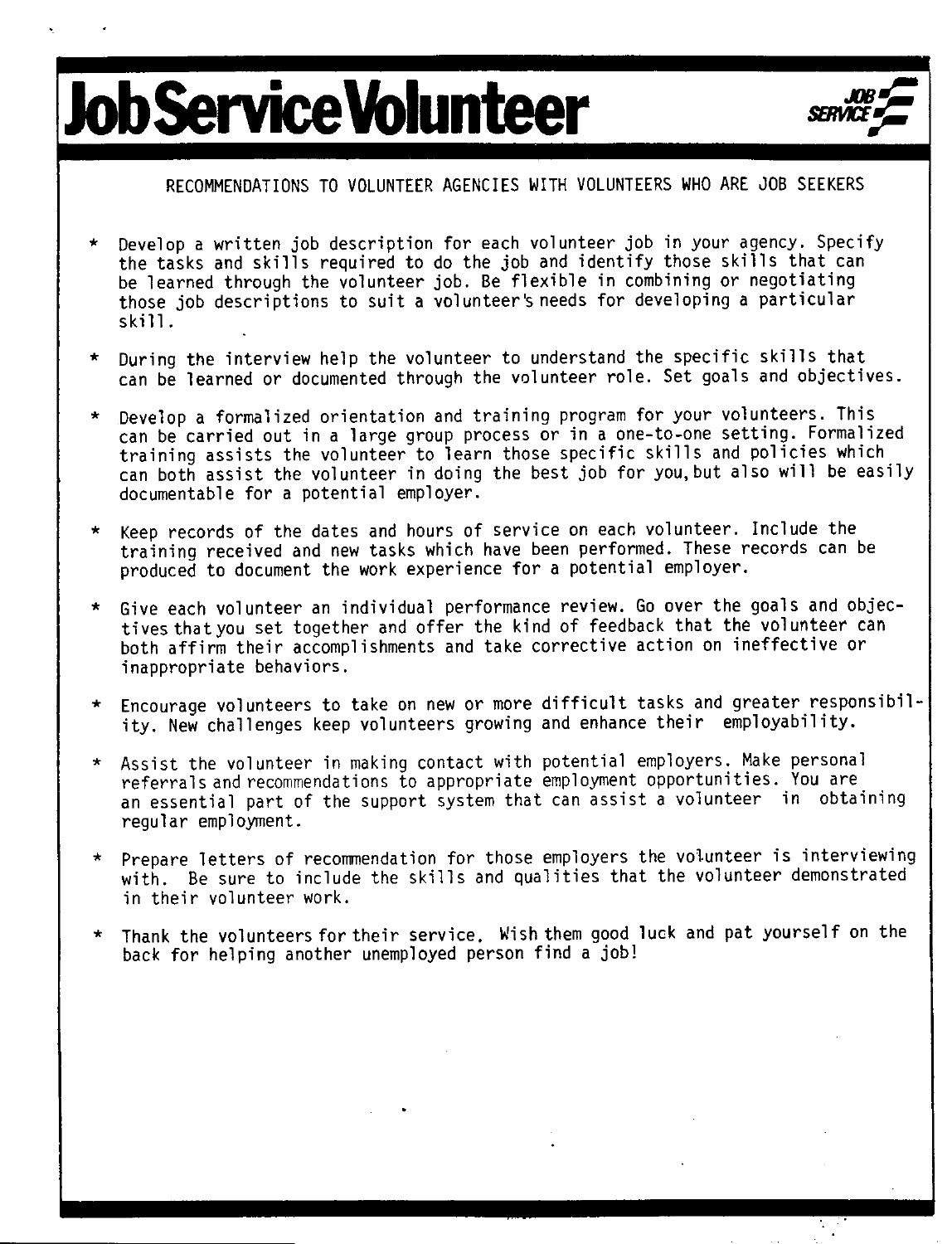# **Job Service Volunteer**



#### RECOMMENDATIONS TO EMPLOYERS WHO NEED GOOD WORKERS

- Provide a place on your employment application form for the recording of the applicant's volunteer experience. Job satisfaction makes a qood worker. Most volunteers choose volunteer work that is satisfying. Volunteers often choose their volunteer work because they are confident in the skills and abilities that are needed in their volunteer service.
- \* During employment interviews, ask questions related to the applicant's community service and volunteer work. This information may prove to be vital in making a good match between your job opening and the person you are interviewing.
- \* Check with the volunteer's supervisors just as you would check with any applicant's previous employer. Volunteer supervfsors can tell you a great deal about the applicant's basic work habits and job skills.
- Encourage your employees to volunteer in the community. Volunteering helps your employee to know the community and for the community to get to know your company. Consider starting an employee volunteer organization. Your local volunteer bureau can assist you with the development of such a program.
- \* Recognize the volunteer efforts of your workers.Many are performing valuable services throughout the community. Consider having a recognition and awards event highlighting the volunteer efforts of your workers.
- \* If you are a volunteer, pat yourself on the back for it, if not, talk with your local volunteer pureau about how you can get involved!